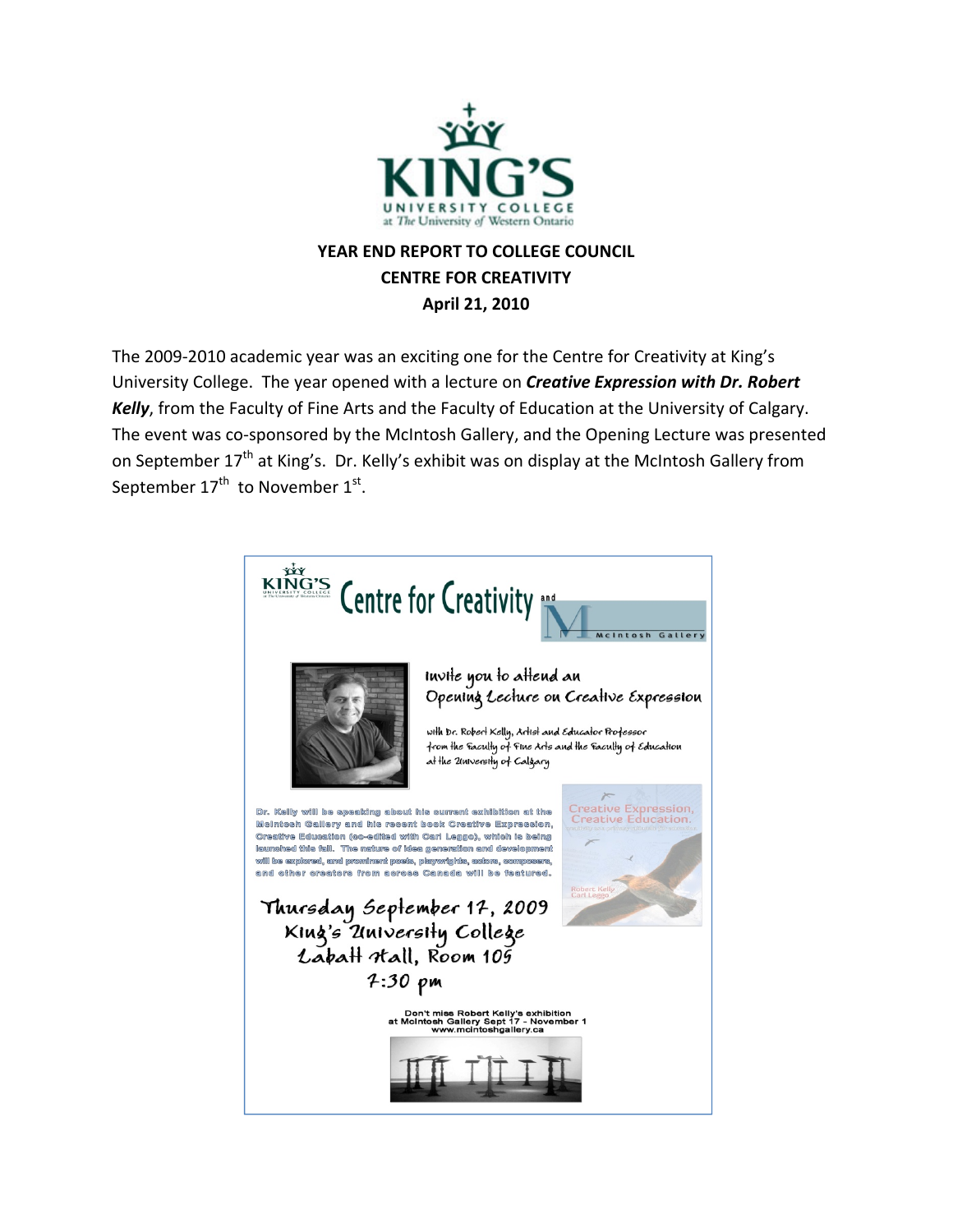A highlight of the year was **Dr. David Meredith's Presentation and Exhibit on The Face of Mathematics.** The impressive exhibit is the culmination of several years of preparation and creative endeavor by Dr. Meredith, with the support and vision of Dr. Sauro Camiletti, Dr. Alan Irving, Ms. Shirley Bratscher, Ms. Lynette Richards, Ms. Amy Lee and others. Dr. Meredith's informative presentation brought the exhibit to life for the many in attendance at the Exhibit Opening. The presentation was followed by a wine and cheese celebration and an opportunity to view the exhibit at leisure. Since the Opening on November 20<sup>th</sup>, the exhibit has been on display in the Wemple Student Lounge extension. It continues to be viewed with interest by King's staff and faculty as well as many in the community, and is a valued contribution to mathematics and the arts.

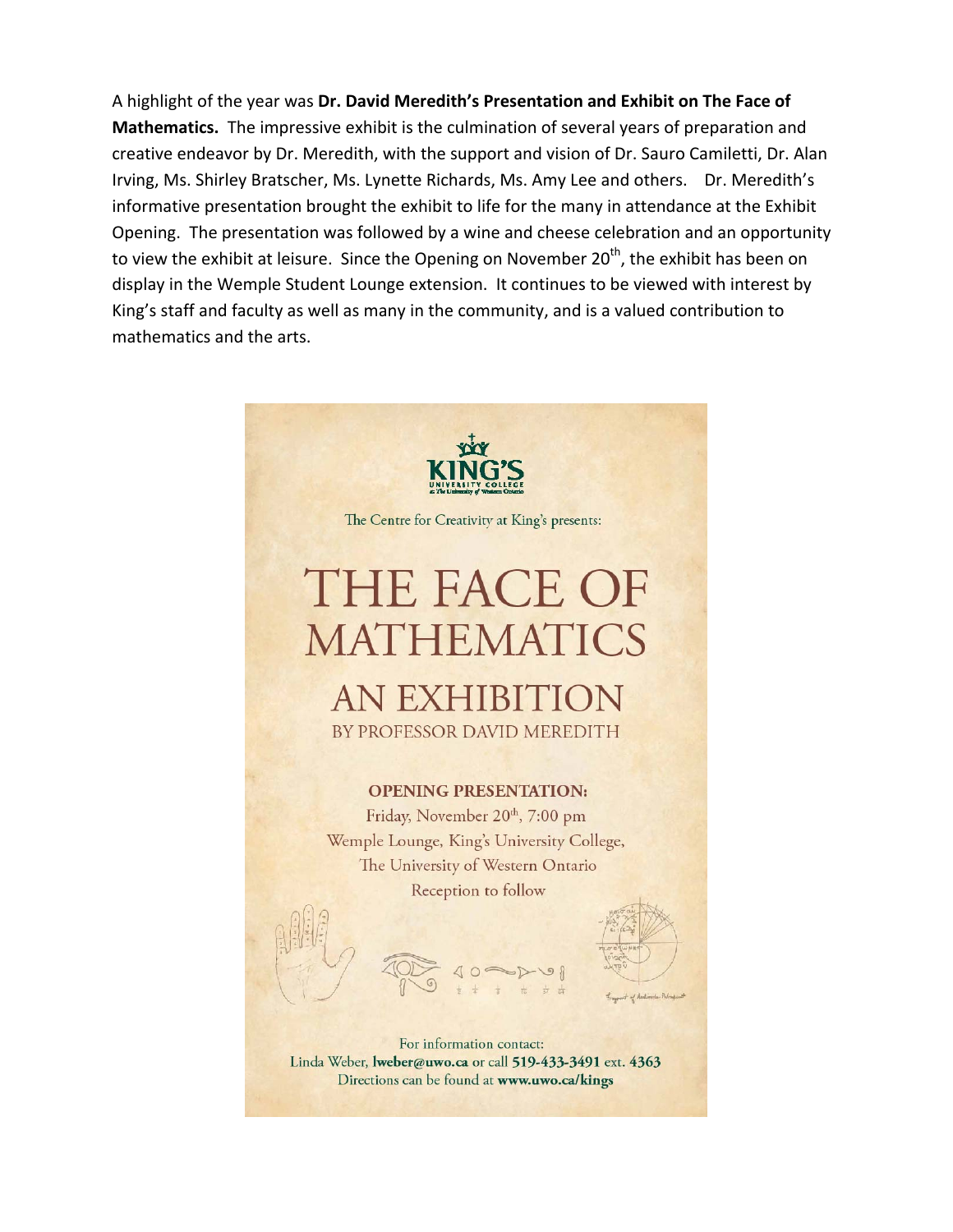Back by ever popular acclaim was *Johnny S. (a.k.a. Professor John Siambanopoulous) and Ms. Leah Morise's Rocky Horror Picture Show* musical performance in the Thames Market cafeteria during the lunch hour on October 28<sup>th</sup>.



## **Co‐Sponsored Events**

Campus Ministry and the Religious Life Lecture Series, with the Centre for Creativity, co‐ sponsored **Textile Artist Lorraine Roy**, on November 26th, for a lecture on "Nature as Spiritual Guide". Through the use of slides that displayed her inspirational work, Lorraine Roy presented how botany, mythology, and natural symbolism informs her artistic evolution.



The Write Place, with the Centre for Creativity, co‐sponsored **Dr. Gloria Alvernaz Mulcahy's book launch of** *Borderlands and Bloodlines* on February 2nd . The dramatic poetry readings,